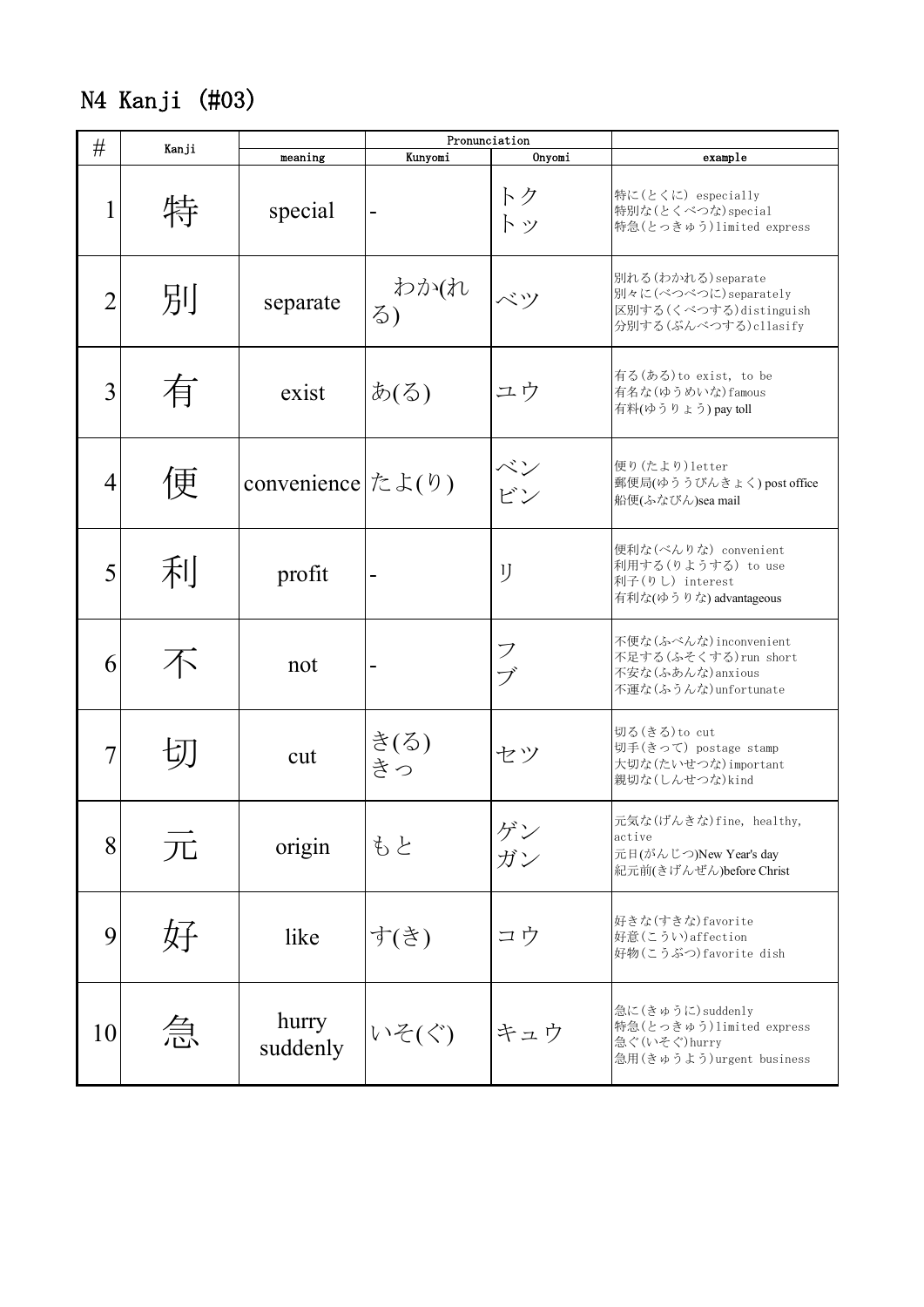## N4 Kanji (#02)

| $\#$           | Kanji |                                                 | Pronunciation            |                    | practice |   |  |  |
|----------------|-------|-------------------------------------------------|--------------------------|--------------------|----------|---|--|--|
|                |       | meaning                                         | Kunyomi                  | Onyomi             |          |   |  |  |
| $\mathbf{1}$   | 特     | special                                         | -                        | トク<br>トッ           | 特        | 特 |  |  |
| $\overline{2}$ | 別     | separate                                        | <sup> </sup> わか(れ<br>る)  | ベツ                 | 別        | 別 |  |  |
| 3              | 有     | exist                                           | あ(る)                     | ユウ                 | 有        | 有 |  |  |
| $\overline{4}$ | 便     | convenience $\approx$ $\downarrow$ ( $\theta$ ) |                          | ベン                 | 便        | 便 |  |  |
| $\overline{4}$ | 利     | profit                                          | $\vert$ –                | IJ                 | 利        | 利 |  |  |
| 6              | 不     | not                                             | $\overline{\phantom{0}}$ | $\mathcal{I}$<br>ブ | 不        | 不 |  |  |
| 5              | 切     | cut                                             | き(る) きっ セツ               |                    | 切        | 切 |  |  |
| 8              | 兀     | origin                                          | もと                       | ゲン<br>ガン           | 兀        | 兀 |  |  |
| 9              | 好     | like                                            | す(き)                     | コウ                 | 好        | 好 |  |  |
| 10             | 急     | hurry<br>suddenly                               | いそ(ぐ)                    | キュウ                | 急        | 急 |  |  |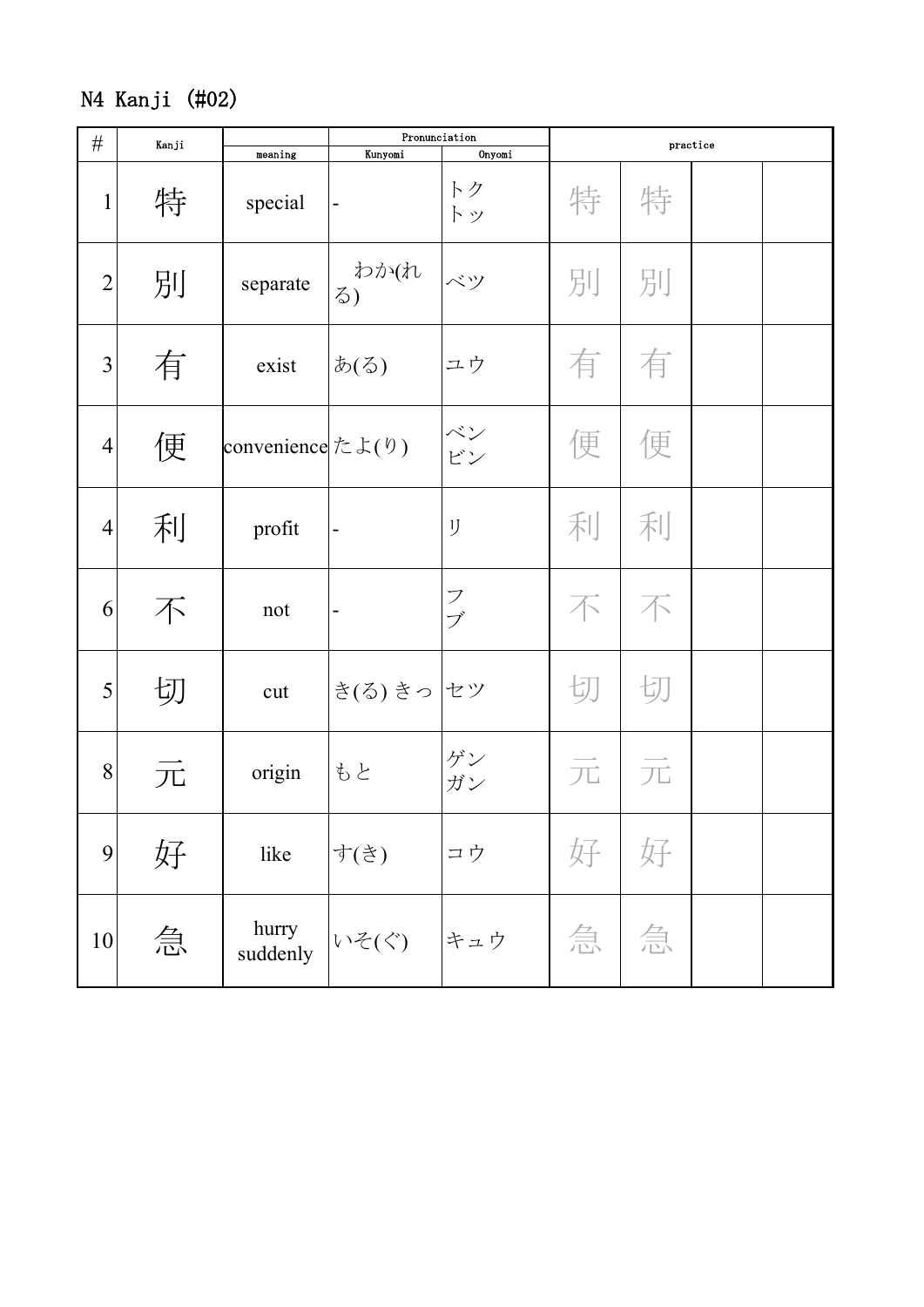N4 Kanji

| $\sharp$       | Kanji | $\mathtt{meaning}$ | Pronunciation |        |  |  |
|----------------|-------|--------------------|---------------|--------|--|--|
|                |       |                    | Kunyomi       | Onyomi |  |  |
| $\mathbf{1}$   | 特     |                    |               |        |  |  |
| $\overline{2}$ | 別     |                    |               |        |  |  |
| $\overline{3}$ | 有     |                    |               |        |  |  |
| $\overline{4}$ | 便     |                    |               |        |  |  |
| $\overline{4}$ | 利     |                    |               |        |  |  |
| 6              | 不     |                    |               |        |  |  |
| $\overline{5}$ | 切     |                    |               |        |  |  |
| 8              | 元     |                    |               |        |  |  |
| 9              | 好     |                    |               |        |  |  |
| $10\,$         | 急     |                    |               |        |  |  |